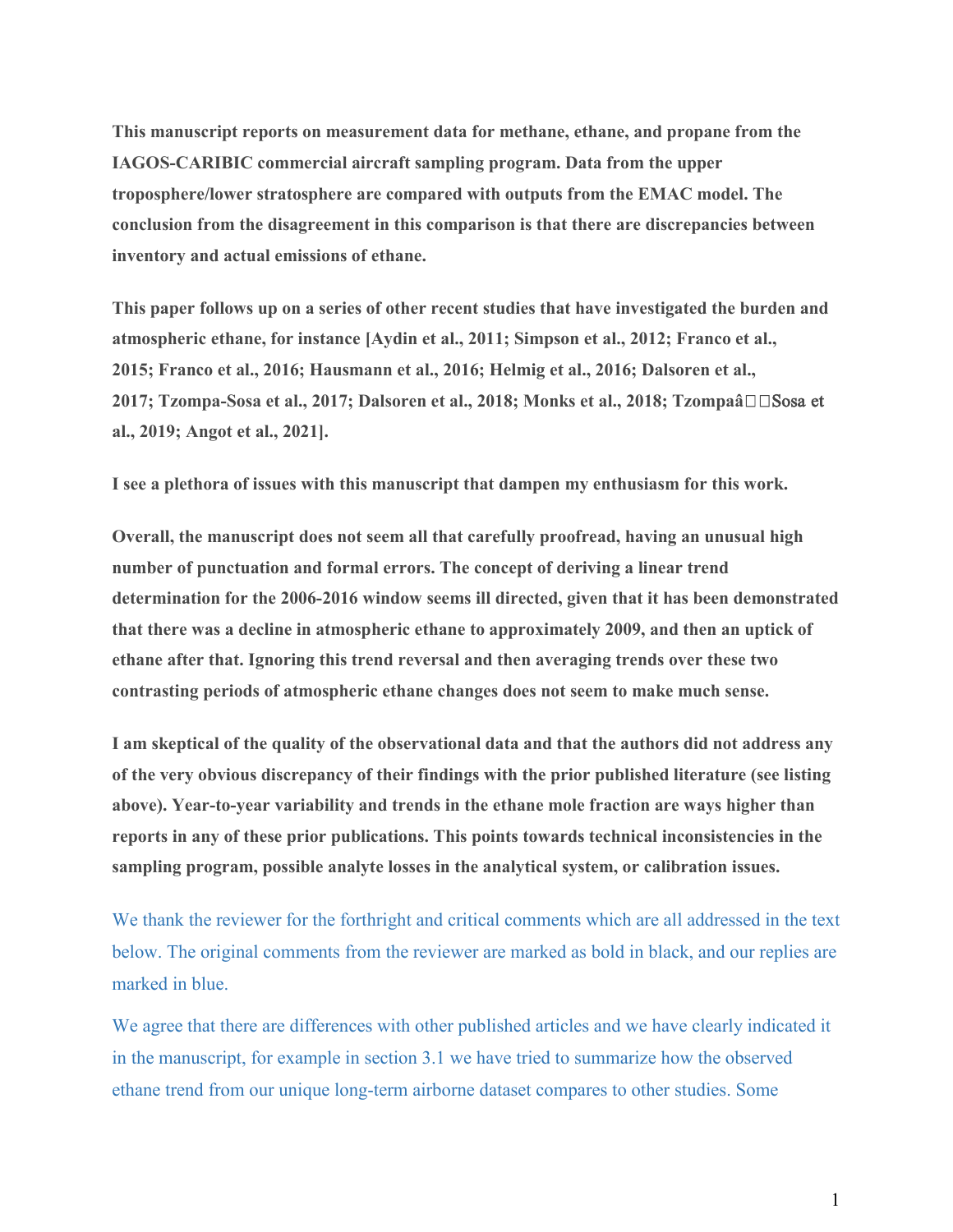differences are clear and the comparison is straightforward. This makes the work of interest, particularly so when the data are compared to our best-modeled version of comparable data. Our observational trends have been evaluated with the atmospheric chemistry model (EMAC), the agreement between observation and model simulations supports the consistency of our observational data, and there is no reason to question the quality. One significant difference between our study and previously published works is the sampling location. Our aircraft sampled air at the tropopause region, whereas most other studies used ground-level measurement. This makes our reported trends and yearly variability inherently less dependent on sources directly upwind as is the case for a surface sampling site. Normally to estimate a trend of surface measurements, one needs to make sure the time series data are continuous (e.g. weekly, monthly), when not, missing values need to be filled by various approaches (e.g. using the same value as the previous value). This is possible and the uncertainty is small for surface observations, as they are often regular (e.g. weekly for NOAA VOCs) and with little missing values. Whereas it is more challenging for aircraft measurements, because (1) the time gap between two flights was not always exactly the same, (2) the sampling locations are rarely or impossibly the same (latitude, longitude, altitude). From what we have seen in the previous studies, trend analysis was often done by applying a linear fit. Such linear fit approach has shortcomings, e.g. (1) the estimated trend is influenced by the time period of choice (for a same dataset, the trend of one season may look much different as the trend of one year), (2) it doesn't capture inter-annual variability, (3) it can be influenced by outliers, etc. To improve these shortcomings, we used the "Prophet" algorithm which is open-source software and suitable for non-continuous time series data. It is robust to missing data and the influence from outliers is minimized. It is a non-linear model with seasonal effects included. Thus we think this algorithm will work better with our data than a linear fit. Due to the flight frequency of our aircraft measurements which is often one or two intensive days of measurements in a month, the temporal distribution of our data is ca. monthly, instead of being evenly distributed through every day. The "Prophet" algorithm outputs a value for trend for each measurement, and no outputs if no measurement exists on a day. Also, in the case of our data, the sampling locations may be different even if samples are collected above the same regions (EUR, ASI, etc), which results in different sample trajectories and abrupt changes in trend may occur. That is why our trend results do not look smooth and have large year-to-year variability. We are aware that our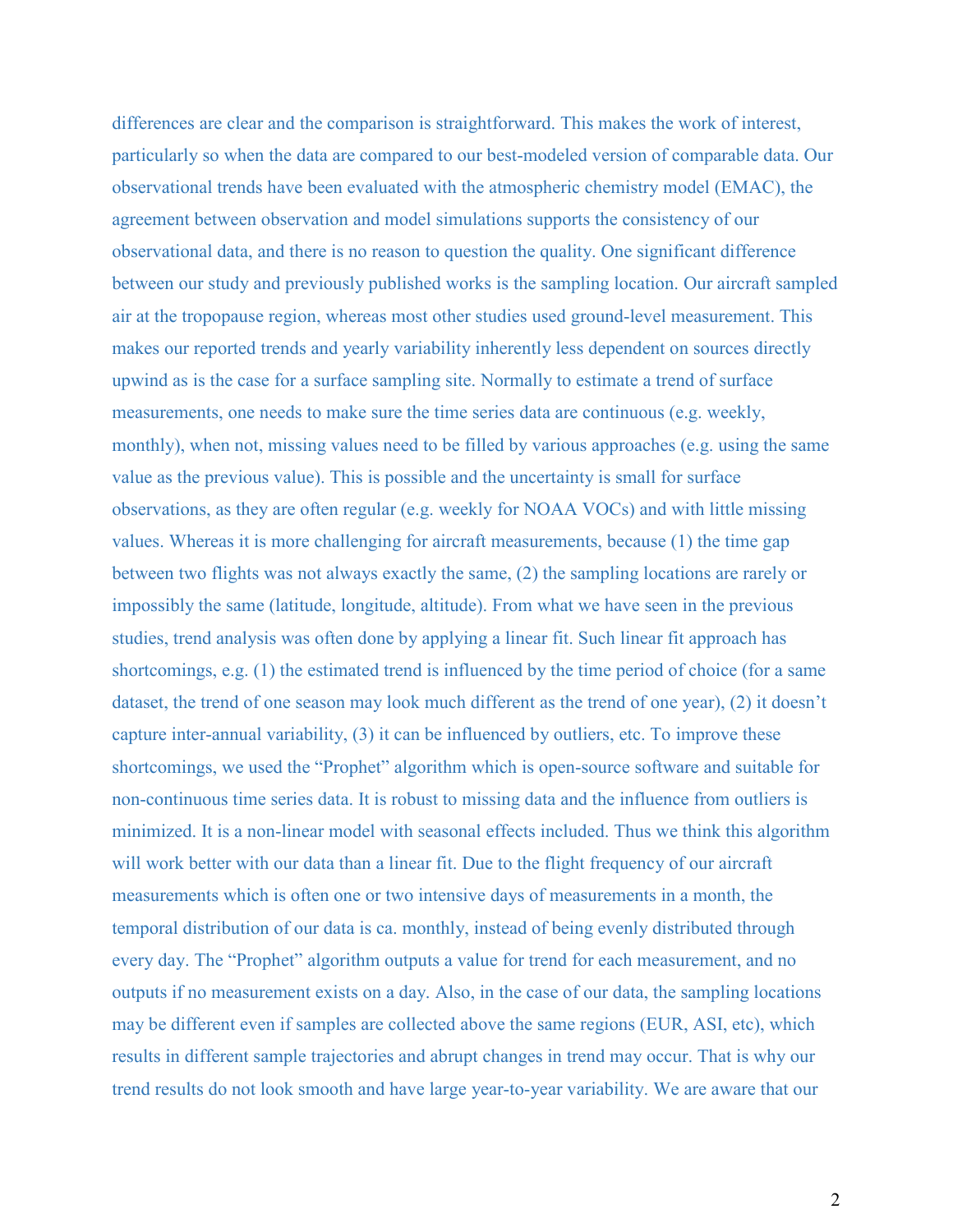trend analysis still has shortcomings, but we believe it is a better and more suitable approach for our data in comparison with linear fit. We now add more information in the manuscript to clarify the advantages and limitations of our analysis method (section 3.5).

There are many possible reasons to explain the differences with other studies (will be discussed in detail in the later replies). We respectfully disagree with the reviewer's statement that "This points towards technical inconsistencies in the sampling program, possible analyte losses in the analytical system, or calibration issues." Our analytical procedures have been well documented in publications and have been consistently applied using the same measurement system for many years (e.g. Schuck et al., 2009 for methane measurement, Baker et al., 2010 for ethane and propane measurements). These papers are also referenced in the manuscript. Operational lab notes are maintained and any measurements with potential interference from analytical issues were excluded. Our data has been examined by various journals, scientists, and no concerns about the quality of our data was reported. Data from the same instruments and projects are published, see e.g. Thorenz et al., 2017, Li et al., 2018, and Baker et al., 2016. The modeled data based on an updated emission inventory for ethane shows similar trends which lends further support for the dataset quality.

While we accept it is a good scientific practice to question any analytical method when the results obtained differ from previously held expectations, however, in this case we are confident that the analytical method and quality controls applied therein make this dataset robust. To strengthen this point we have now added more details in the manuscript about instrumentation, analytical and operational procedures in section 2, and limitations of our study in section 3.5. Nevertheless, we understand the point of the referee, and in this manuscript, we have described the data and have an initial interpretation with comparison with model results, although we would be grateful to see further interpretation/studies based on our data, we have raised this point in the limitations and implications section.

The revised manuscript will be uploaded soon.

References: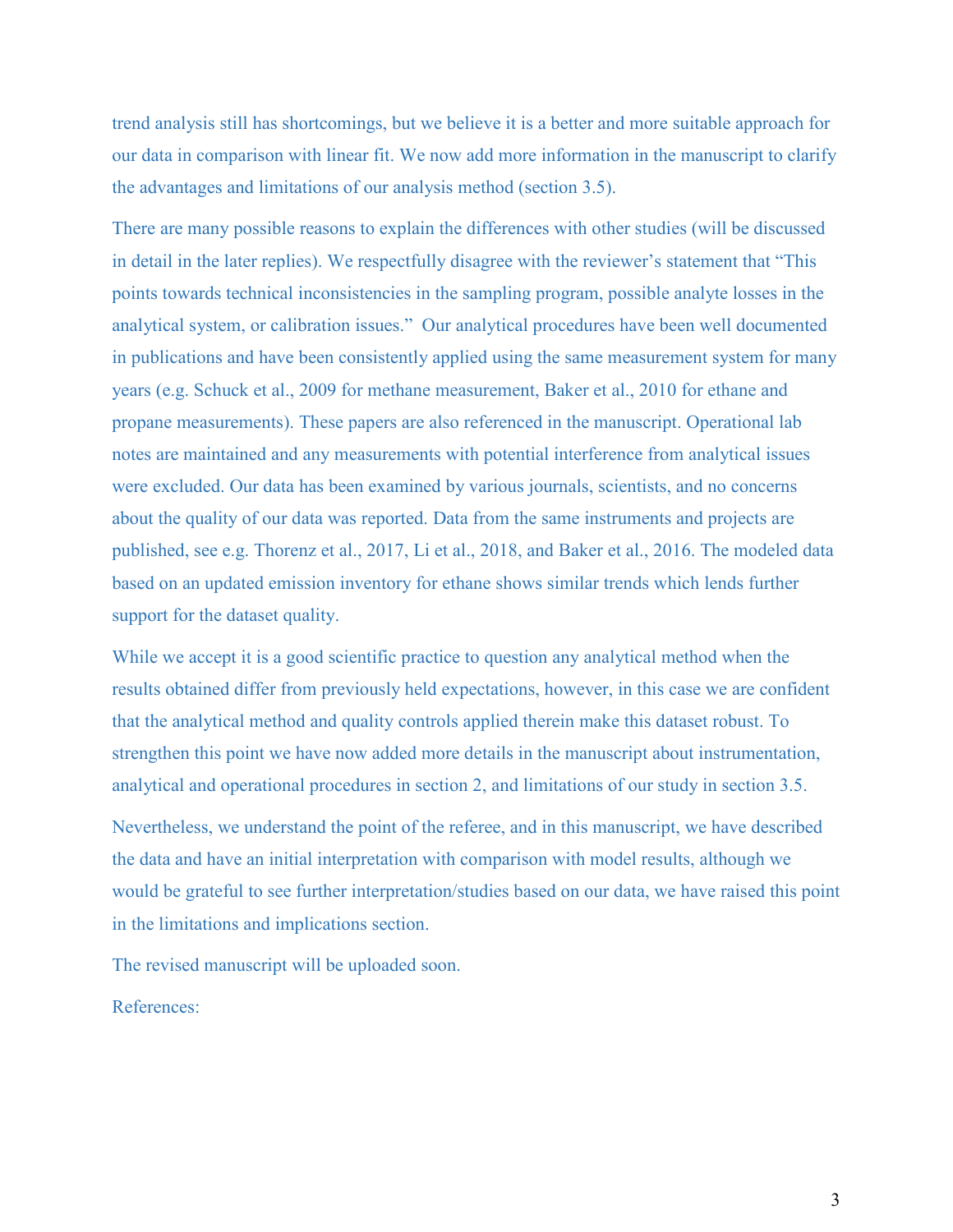Schuck, T. J., Brenninkmeijer, C. A. M., Slemr, F., Xueref-Remy, I., and Zahn, A.: Greenhouse gas analysis of air samples collected onboard the CARIBIC passenger aircraft, Atmos. Meas. Tech., 2009.

Baker, A. K., Slemr, F., and Brenninkmeijer, C. A. M.: Analysis of non-methane hydrocarbons in air samples collected aboard the CARIBIC passenger aircraft, Atmos. Meas. Tech., 2010.

Thorenz, U. R.; Baker, A. K.; Leedham Elvidge, E. C.; Sauvage, C.; Riede, H.; Velthoven, P. F. J. van; Hermann, M.; Weigelt, A.; Oram, D. E.; Brenninkmeijer, C. A. M.; Zahn, A.; Williams, J., Investigating African trace gas sources, vertical transport, and oxidation using IAGOS-CARIBIC measurements between Germany and South Africa between 2009 and 2011, Atmospheric Environment, 2017.

Li, M., Karu, E., Brenninkmeijer, C. et al. Tropospheric OH and stratospheric OH and Cl concentrations determined from CH4, CH3Cl, and SF6 measurements, Nature Clim Atmos Sci, 2018.

Baker, A. K., C. Sauvage, U. R. Thorenz, P. van Velthoven, D. E. Oram, A. Zahn, C. A. M. Brenninkmeijer & J. Williams, Evidence for strong, widespread chlorine radical chemistry associated with pollution outflow from continental Asia, Scientific Reports, 2016.

**Unfortunately, this work does not provide sufficient insight into the analytical protocols and quality controls to evaluate this question. Has the sampling apparatus and analytical lab ever been audited by the World Calibration Centre for VOCs [WCC-VOC, 2021], which most labs with global monitoring programs have been subjected to during the past ten years? If so, then the results from this audit should be presented and critically evaluated.**

Our measurement apparatus and the papers describing it predate the establishment of the "World Calibration Centre for VOCs" and as yet we have not been offered the opportunity to undergo an analytical audit. If this airborne measurement program restarts, as is hoped, then we would gladly participate. In lieu we have now added more information in the manuscript about the analytical protocols and quality controls applied. The procedures described in the previous published papers (Schuck et al., 2009, Baker et al., 2010) have been applied throughout this dataset so that long term data consistency and quality are assured. Certainly, having a world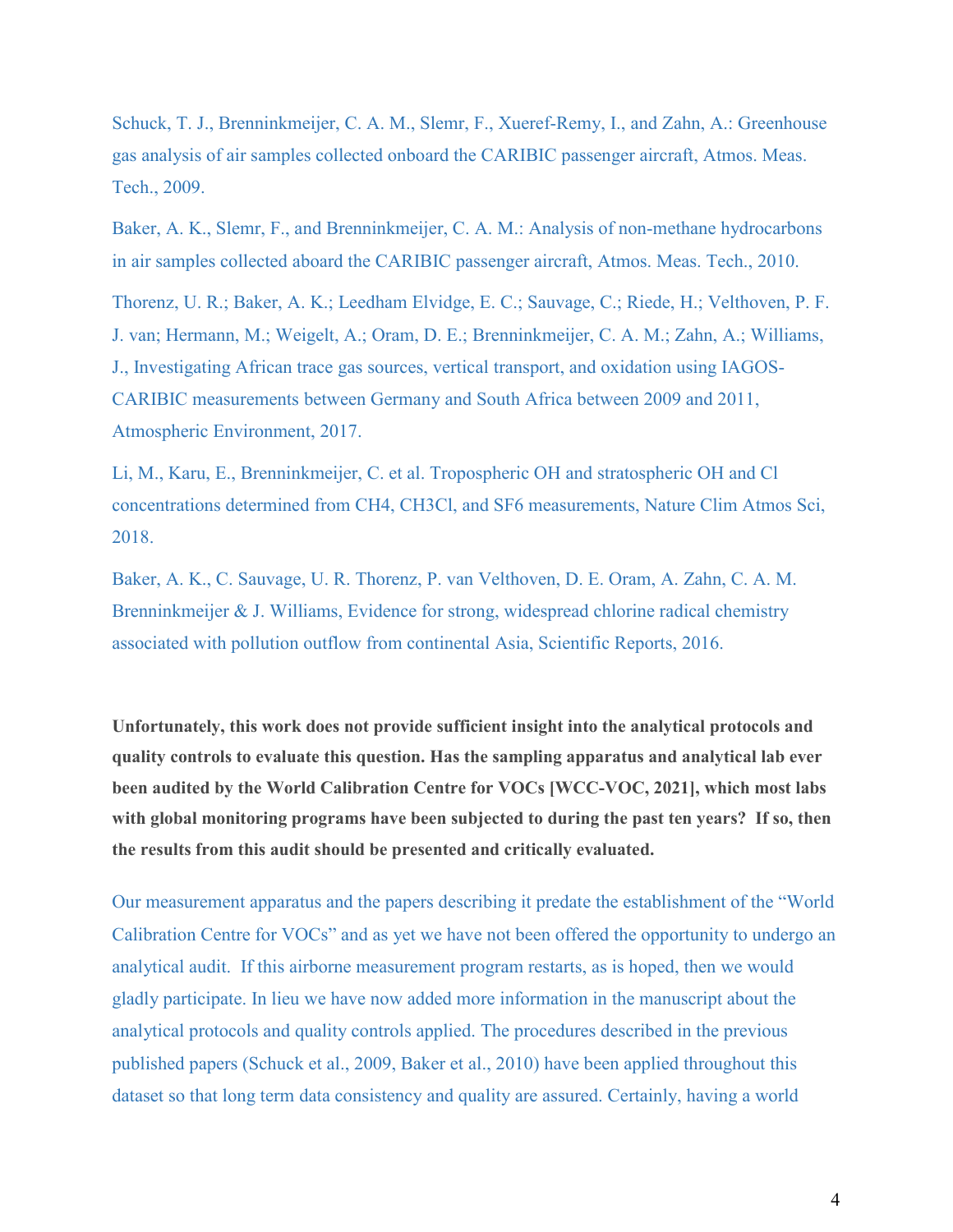calibration center to ensure comparability between different measurement methods and sites is important to address atmospheric budgets on a global scale. We now make this point in the text to advertise this point as follows:

"When comparing surface and airborne datasets from multiple locations to assess global atmospheric changes it will become increasingly important to ensure comparability of data quality, a process that has begun through the grounding of a World Calibration Center for VOCs, although this dataset predates this initiative."

**The reason for the difference in surface versus upper tropospheric trends needs more discussion/justification. Obviously, this defies the findings from column FTIR observations, e.g. [Helmig et al., 2016] who showed that, while lower in magnitude, lower and upper tropospheric trends were approximately in sink.**

Helmig et al., 2016 showed the ethane total column from FTIR observations at two stations: Jungfraujoch (for column 8-21km, and 3.6-8km) and Lauder (total column). Some of their trends are different from the upper tropospheric trends from our study. There are several possible explanations for this:

- (1) Trends at the two stations at Jungfraujoch and Lauder do not represent the trends of the whole atmosphere (neither surface nor upper troposphere nor stratosphere). This has been shown in Figure 3(a) of Helmig et al., 2016 that large difference in ethane growth rates at different ground stations is observed (from -50 to 50 pmol mol<sup>-1</sup>y<sup>-1</sup>).
- (2) FTIR observes the total (or partial) column of ethane. Considering the short lifetime of ethane, the observed trend from FTIR will likely be weighted more with the trend at near surface regions, whereas the observational data in our study do better represent the upper troposphere and stratosphere.
- (3) Our aircraft sampled air at high altitudes on a global scale. This dataset is extremely useful to understand trends in regions where hydrocarbon emission inventories are poorly known. It is noted that the observed trends from aircraft measurements can be influenced by surface emissions such as convected plumes, or changes in stratosphere-troposphere exchange, or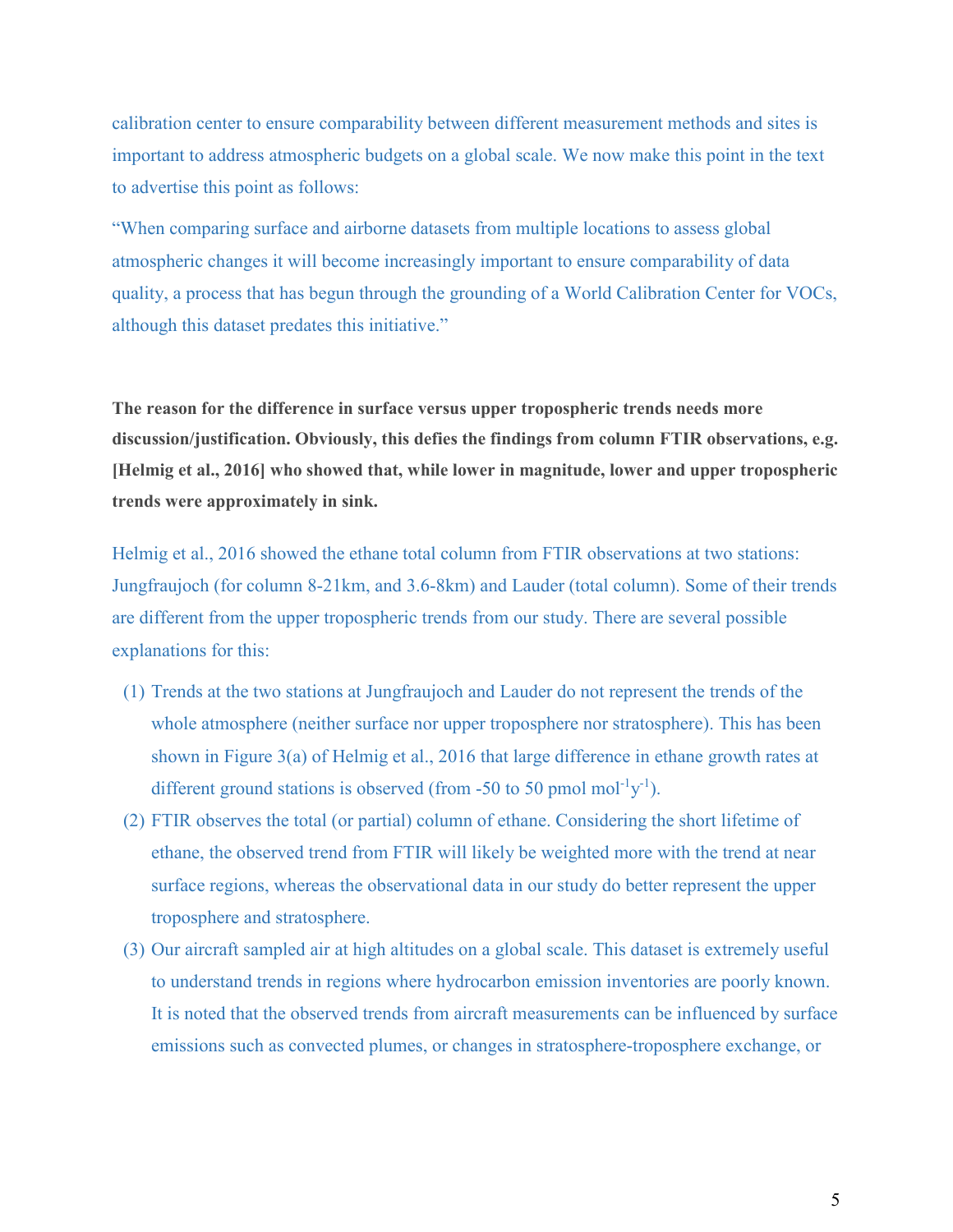changes in chemical destruction processes, and these can be reasons for the large year-toyear variability and trends observed from our study.

We now add more discussion in the manuscript to address this issue, though we must limit ourselves to the stated scope of the journal which is "Any interpretation of data is outside the scope of regular articles".

## **Specific comments:**

**Abstract: The source/program of the measurement data should be mentioned. The model that was used should be mentioned.**

## Done.

**Line 14-16: I am surprised that the oil and gas sector is not clearly listed as an emissions category given its significant contribution to ethane emissions (see the above listed literature that overwhelmingly focused on the oil and gas emissions sector)?**

We used anthropogenic emission sectors from CAMS-GLOB-ANT v4.2 ethane emission inventory for model simulation. Oil and gas are included in the FEF (fugitives) and ENE (power generation) sectors, however, the emission inventory does not combine the oil and gas as one emission category. To our knowledge, the oil and gas emission studies from above-listed literature were not retrieved from model and emission inventories, but from the ratio of methane and ethane from observations, e.g. Helmig et al., 2016, Aydin et al., 2011.

**19: Given the overall uncertainty in emissions, four significant figures for the global ethane emissions do not seem justified.**

We categorized our samples into four regions, based on the number of samples we have in order to make sense in statistics. We agree that zooming into smaller regions would help better to understand global emissions and reduce uncertainty.

**23: Instead of using the term 'discrepancy' it would be more meaningful to use a term that clearly identifies if inventory emissions are over- or under-estimated.**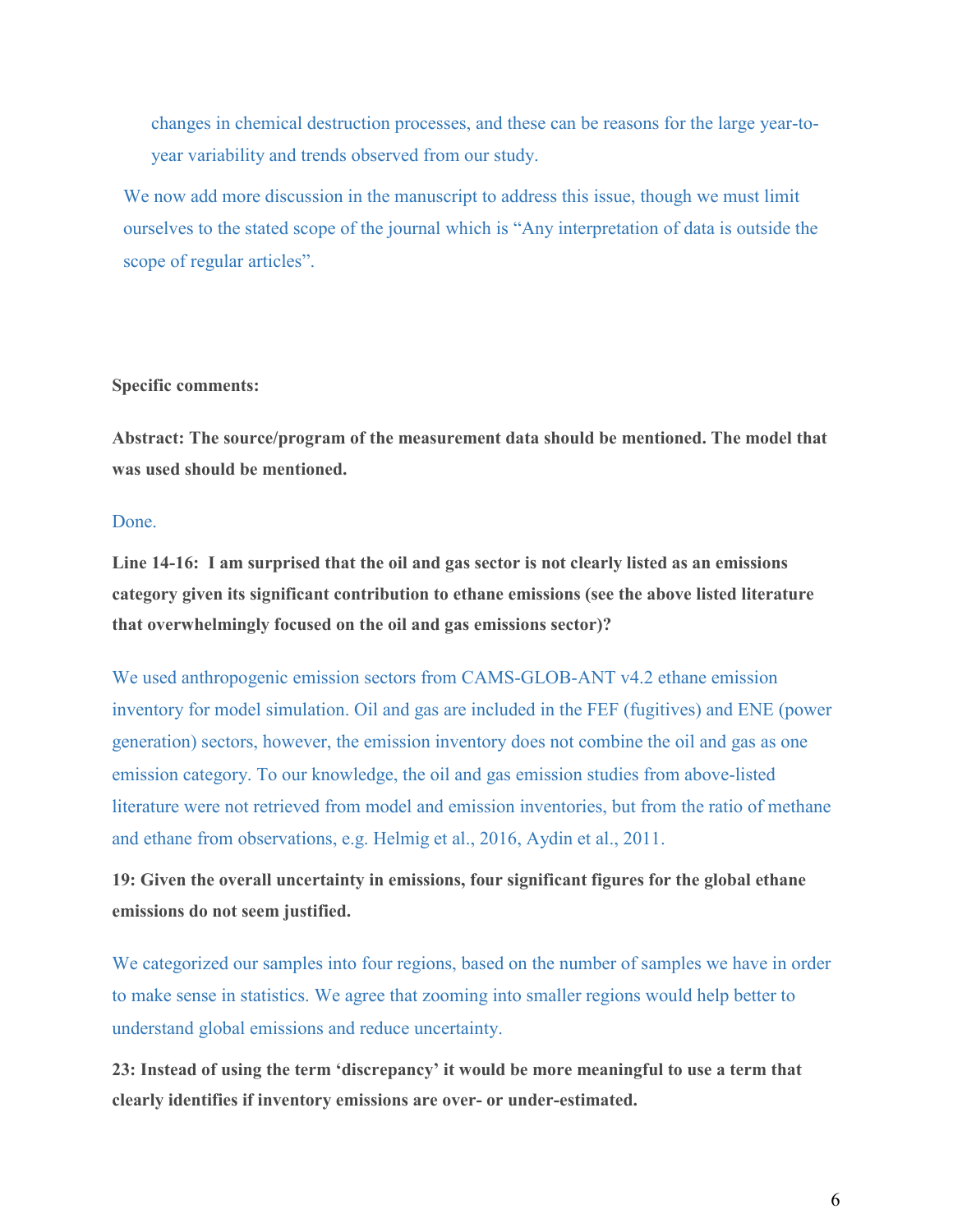## Done.

**30, 32, 41, etc: There are many, many cases throughout the manuscript where a comma should be placed within a sentence.**

Commas have been added to sentences on lines 30, 32, 41, etc to ease reading. We have carefully rechecked and improved the spelling. The professional editorial team from the journal will further assist with proofreading before this manuscript is published.

## **56: Please explain what the number in parenthesis stands for.**

## Done.

**103: Are methane and CO2 indeed measured with an ECD?**

## Methane and CO2 are measured with FID, now we have revised it in the text.

**105-109: Details on the calibration scale, source of calibration standard should be provided, and how and when the scale was verified against the World Meteorological Organization Global Atmospheric Watch program that is used by the international community for global observations of ethane.**

We have provided more information on the calibration scale, calibration standard and other quality controls and protocols in the manuscript. The text reads:

" Methane, ethane, and propane were measured with a HP 6890 GC coupled with a flame ionization detector (FID) with a polymer Porapak Q 3/4" column (10 ft, 100/120 mesh) installed in a single oven. Nitrogen (N2, purity 99.999%) was used as carrier gas at a constant flow rate of 50ml/min. The FID was operated at oven temperature of 220°C with flow rates of synthetic air of 250ml/min and hydrogen of 80ml/min. Water vapor in samples was removed by passing through a drying tube at the start of the analysis. The calibration standards were ordered from NOAA (for methane), and the National Physical Laboratory (for ethane and propane) which are certified against World Meteorological Organization (WMO) Global Atmosphere Watch (GAW) program scale, and they are regularly renewed within every three years which warrants the stability of calibration gases. Three injections of calibration standards were made in between samples of each flight sequence in order to maintain the quality of measurements and reduce uncertainty."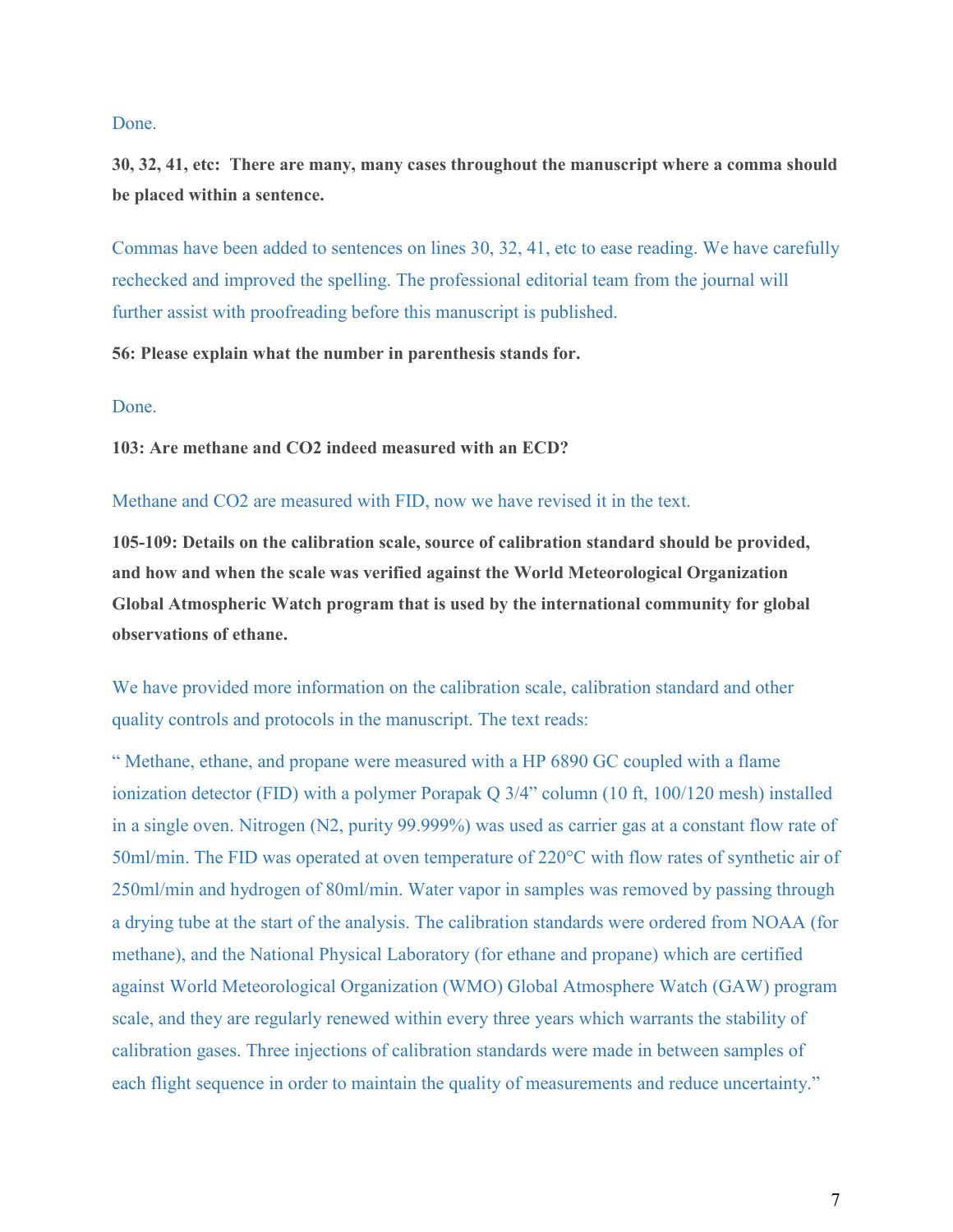**139: Replace 'of' with 'by'.**

We don't find any "of" in line 139 or anywhere near it.

**156: Insert 'the' before NOAA.**

Done.

**174: …related to emissions from the ….**

Done.

**188: What is the reference year for the % trend determination?**

We used Feb 2006 as the reference, now added in the text.

**193/194: No need to put parentheses around the time intervals.**

Done.

**204: Please provide more explanation on the criteria that were used for differentiating upper tropospheric air from stratospheric air and associated uncertainties.**

The criteria was using PV values to differentiate samples. In the meteorological community, PV is preferred over the thermal definition of the tropopause (the lowest level at which the temperature lapse rate decreases to 2 K  $km^{-1}$  or less). PV is conserved under adiabatic and frictionless conditions, and it can capture tropospheric folds. Other tropopause definitions such as one based on ozone (O3) or an O3 to CO ratio also show a sharp transition at the tropopause. All these definitions give broadly consistent delineation of the tropopause although the chemically defined tropopause tends to be somewhat lower than the thermal one. PV was preferred to ensure that tropopause data was always available even if a particularly chemical measurement was not available.

As noted in the review of Stohl et al., 2003, on large space and timescales, in the extratropics, the WMO tropopause corresponds rather well to a surface of constant potential vorticity (PV) (e.g., Reed and Danielsen, 1958; Danielsen, 1968; Hoerling et al., 1991), although there exist systematic differences on smaller scales (Wirth, 2000). We now refer the reader to this review and provide more details about how the differentiating was done in the text.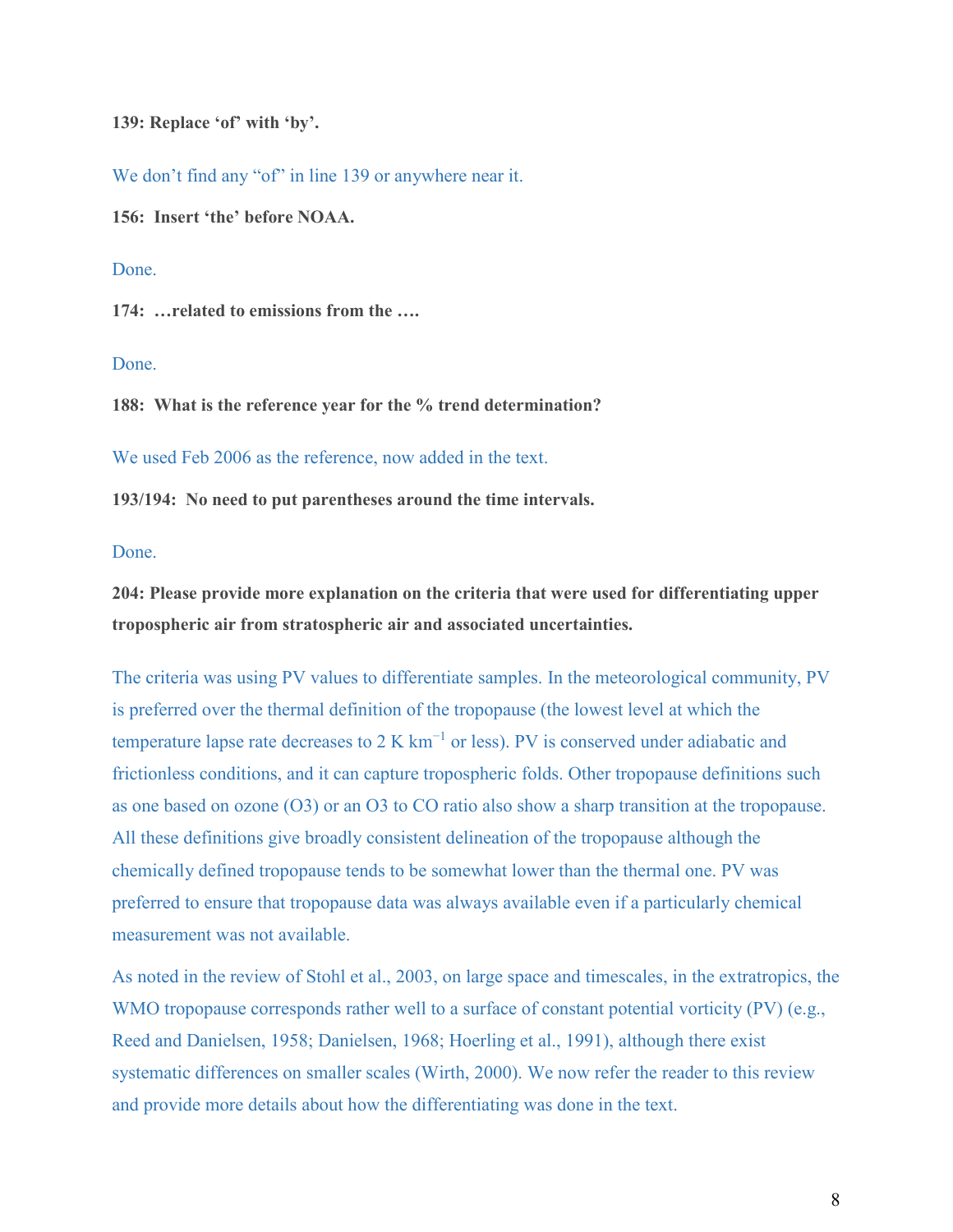References:

Stohl, A., et al. (2003), Stratosphere-troposphere exchange: A review, and what we have learned from STACCATO, J. Geophys. Res., 108, 8516, doi:10.1029/2002JD002490, D12.

Reed, R. J., & Danielsen, E. F. (1958). Fronts in the vicinity of the tropopause. Archiv für Meteorologie, Geophysik und Bioklimatologie, Ser. A, Meteorologie und Geophysik, 11(1), 1- 17.

Danielsen, E. F. (1968). Stratospheric-tropospheric exchange based on radioactivity, ozone and potential vorticity. Journal of Atmospheric Sciences, 25(3), 502-518.

Hoerling, M. P., Schaack, T. K., & Lenzen, A. J. (1991). Global objective tropopause analysis. Monthly Weather Review, 119(8), 1816-1831.

Wirth, V. (2000), Thermal versus dynamical tropopause in upper-tropospheric balanced flow anomalies. Q.J.R. Meteorol. Soc., 126: 299-317. https://doi.org/10.1002/qj.49712656215

**208, Figure 1 caption: Ethane is presented in mole fraction units (ppb) and not as a concentration. Use of the term 'concentration' is therefore technically not correct.**

## We have revised it.

**219: Wording is not correct. Uncertainties are presented in Figure S3.**

#### We have revised the wording.

**246 - 262: A more convincing approach would be to first evaluate and optimize the modeled trends using available and much more abundant (and likely better quality) surface data (possibly high elevation mountaintop data, e.g. Jungfraujoch, Mauna Loa, Summit) or FTIR column records, and then move on towards evaluating the upper troposphere trends.**

We agree that this is a valid approach to evaluate model and emission inventories. However, we did not proceed in this way as our EMAC model has been evaluated for ethane using surface data, e.g. Pozzer et al., 2021. The ethane emission inventory used in our study has been also optimized with ground observations from our previous study (Pozzer et al.,2020). References: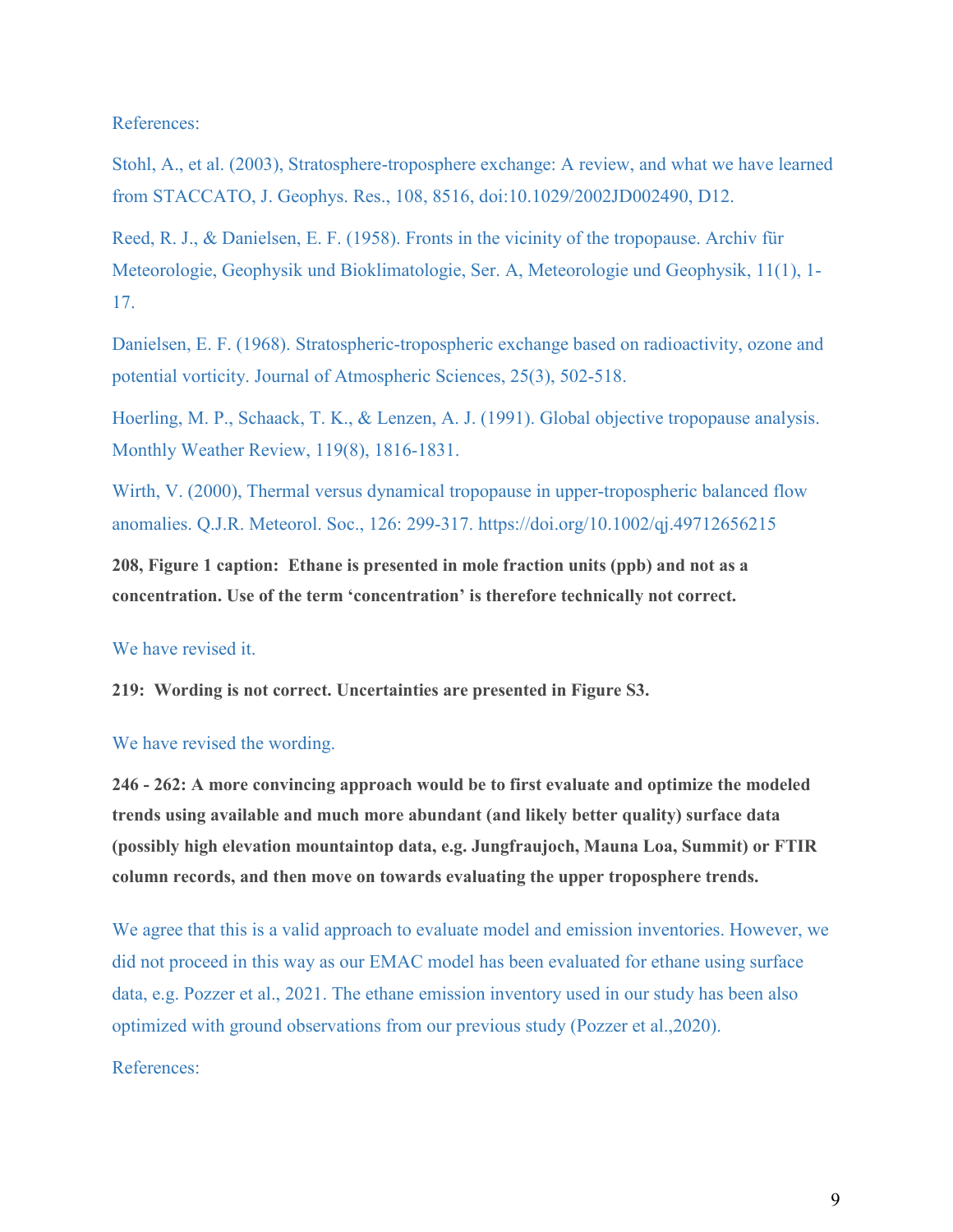Pozzer, A., Reifenberg, S., Kumar, V., Franco, B., Taraborrelli, D., Gromov, S., Ehrhart, S., Jöckel, P., Sander, R., Fall, V., Rosanka, S., Karydis, V., Akritidis, D., Emmerichs, T., Crippa, M., Guizzardi, D., Kaiser, J. W., Clarisse, L., Kiendler-Scharr, A., Tost, H., and Tsimpidi, A.: Simulation of organics in the atmosphere: evaluation of EMACv2.54 with the Mainz Organic Mechanism (MOM) coupled to the ORACLE (v1.0) submodel, Geosci. Model Dev. Discuss., 2021.

Pozzer, A., Schultz, M. G., and Helmig, D.: Impact of U.S. Oil and Natural Gas Emission Increases on Surface Ozone Is Most Pronounced in the Central United States, Environmental Science & Technology, 54, 12423-12433, 2020.

**249: It shouldn't really be a surprise that the model performs better for methane, given the much lower variability of methane in time and geographically, and given its 40 times longer lifetime? Please avoid subjective terms such as 'better', and instead give a concrete quantitative evaluation.**

We have revised it. Now it reads:

"The initial model results underestimate ethane mole fraction by about 45%, whereas the model estimation is closer to observation for methane with the same model and observation dataset (Zimmermann et al., 2020)."

**259: The oil spillage doesn't really matter for ethane. It would make more sense to provide emissions/leakage/spill estimates for natural gas, including ethane.**

We have deleted this statement.

**262: Insert 'the' after although.**

## Done.

**283: Please explain/spell out all abbreviations when they are used for the first time.**

The abbreviations for regions (ASI, EUR, etc.) are explained in the first paragraph of section 3.2 and Table S1. All abbreviations for emission sectors are now added in section 2.2 and explained in Table 1.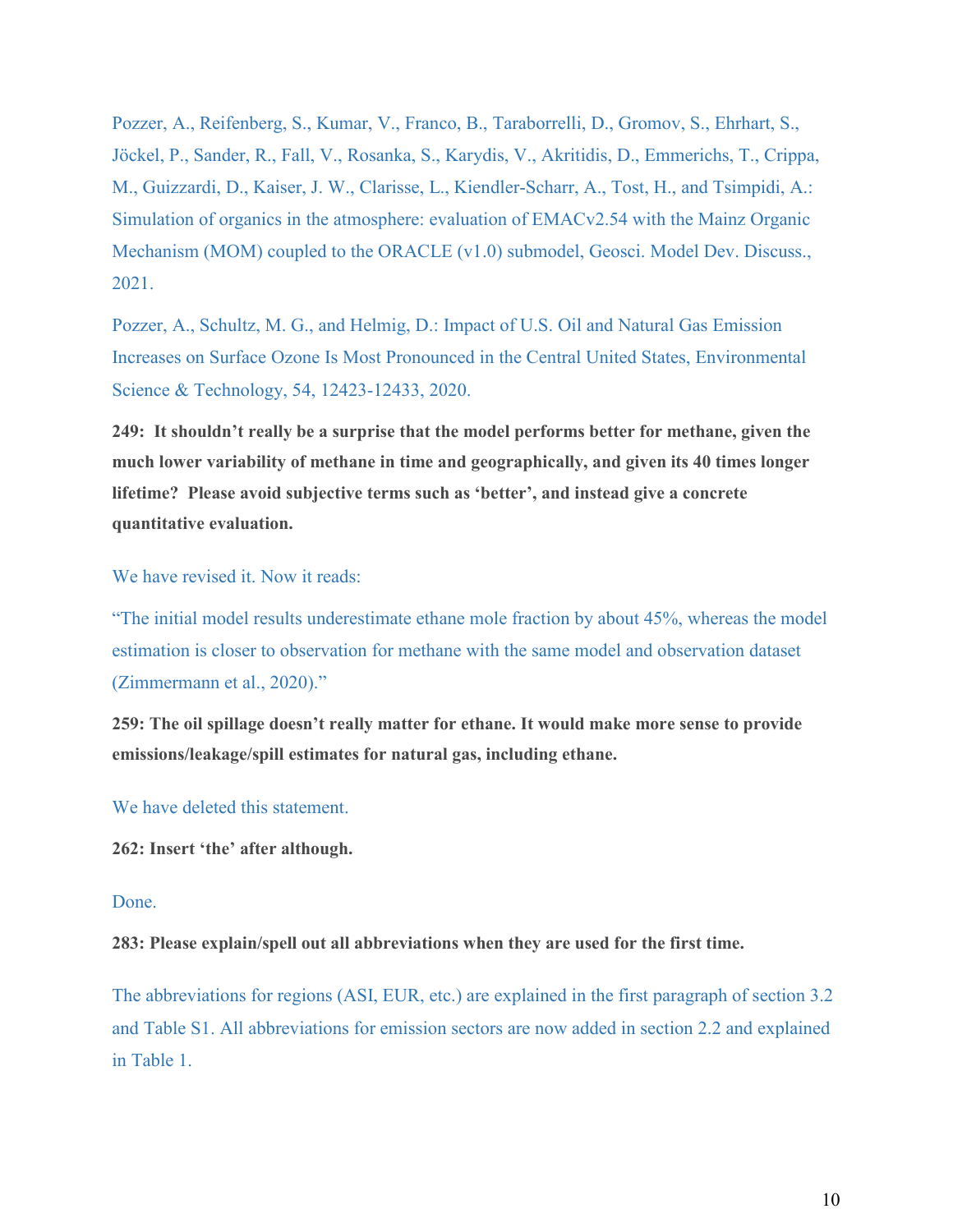**285: Doesn't this result contradict the findings from other prior literature, e.g.[Franco et al., 2015; Franco et al., 2016; Hausmann et al., 2016; Helmig et al., 2016] who claim that North America is the main contributing region for the rise in global ethane post 2009?**

We don't think our findings contradict previous studies. Some previous studies have indeed shown that surface ethane emissions from North America have been increasing since 2009, contributing to the rise in global surface ethane. This reported increase was observed from surface measurements, whereas the contributions of ethane from each region reported in our study (e.g. Figure 4) were simulated by the atmospheric model and emission inventory which may not include such ethane rise in North America from bottom-up approach. Our findings stated in line 285 indicate the relative contribution of air emitted from each region to the observed upper tropospheric ethane trend. We find that about 50% of upper tropospheric ethane of the whole Northern Hemisphere was transported from Asia, which makes sense considering the transport of pollutants from Asia into the stratosphere via Asian Monsoon. An example to better understand this concept: for Figure 4(b), the black line indicates the upper tropospheric ethane trends derived from samples collected above NAM, the red line (from model simulations) indicates the ethane emissions originated from ASI which influenced the black line. In this case, we see that a large fraction of ethane from samples collected above NAM was influenced by ASI emissions, which indicates that our samples and observed trends are influenced by global transport, and do not represent local emissions, and thus should not be interpreted as local ethane trends or be compared with surface observations. We now add these points in the manuscript.

**295-301: As mentioned previously, I question that trend results over this time window are meaningful, given that this spans over a point in time when there was a reversal of the ethane trend.**

We have presented the trends over two time spans when there was a turning point in 2010-2011 in the fourth paragraph of section 3.3.1, i.e. trends between 2006-2010, and 2010-2016. In section 3.3.3, we provided an overall trend for 2006-2016, calculated as the difference of ethane mole fraction in 2016 and 2006, divided by 10 years:  $(c_{(2016)} - c_{(2006)})/10$ yr. We now add this in section 2.3 for better clarification. This approach minimizes the influence of any short-term change in ethane sources or sinks over that time period. As we cannot confirm what are the drivers of trend reversal (location bias with emission plume, or change in stratosphere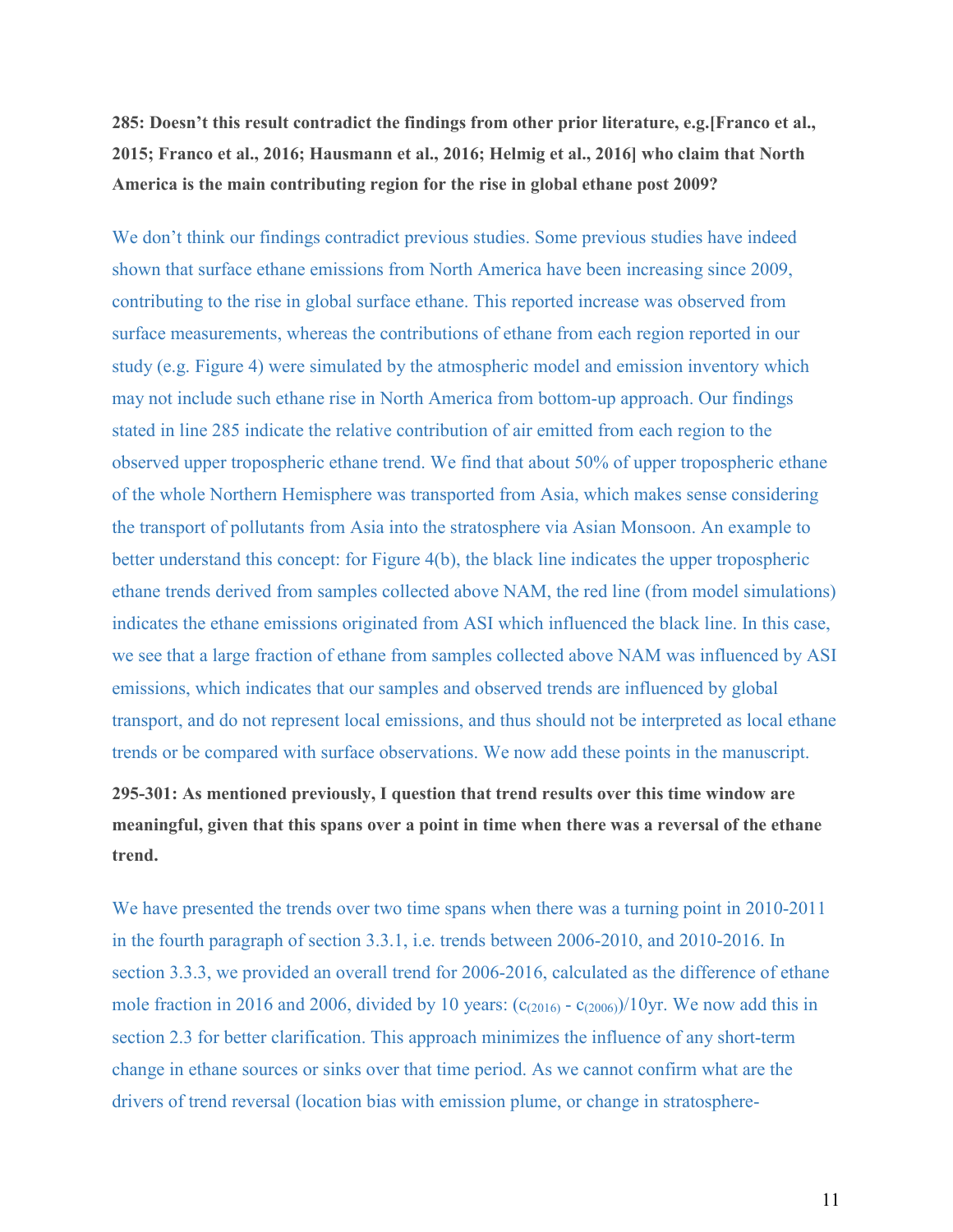troposphere exchange, etc.), we preferred to present the observed trends in both ways (one as an overall trend, the other one to separate the reversal trend).

**314-318: Again, 'well' is a subjective qualifier. Please provide a concrete quantitative evaluation.**

We have now revised it and moved this section to Supplementary as suggested by the other reviewer.

**321: Unreasonable number of significant figures.**

Done.

**334: …is again a minor ….**

Done.

**338: What do you mean by 'upper tropospheric ethane emissions'? I am not aware of ethane emission sources in the upper troposphere?**

We have removed the word "emissions".

**353: Figure 6 shows time series data, not trends.**

Figure 6 shows the stratospheric ethane trends which were derived from observational data by a statistical model "Prophet" in Python (see section 2.3). The trends shown in Figure 6 are not the observed ethane mole fractions from aircraft sampling. Our trends are equivalent to the orange line in Fig.1(b) of Helmig et al., 2016. We now also add the time series of observed mole fractions in the figures in SI.

**378: Shouldn't the NOAA data source be included here as well?**

Now we add the NOAA data source.

**396: Please name the inventory.**

## Done.

**402: 'Trend' is not a suitable term here.**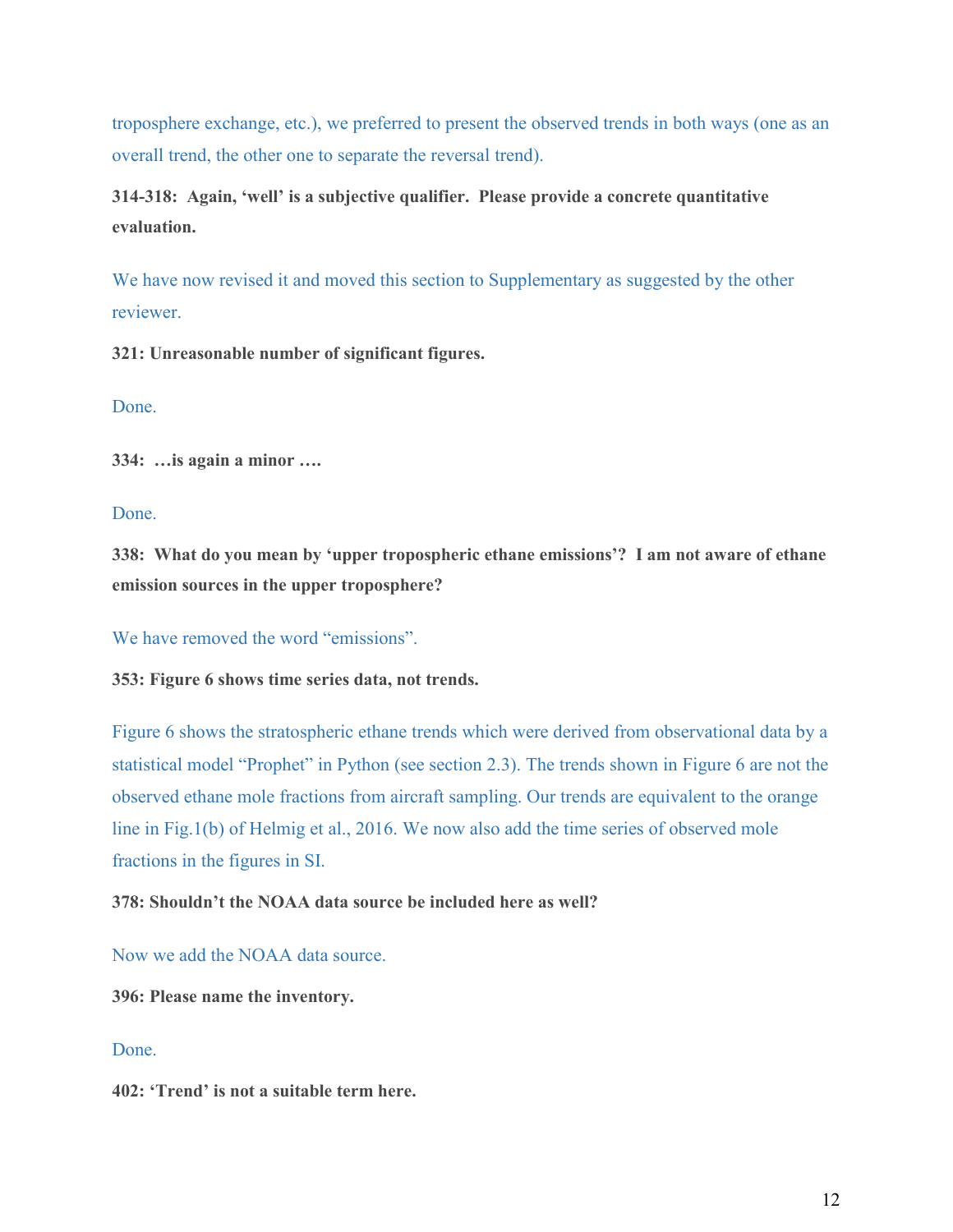Done.

**411: ..revised …**

## Done

**605: The listed ethane sources do not add up to the total that is listed at the bottom?**

The sum of BIO, BIB and Table 1(a) is equal to the sum of BIO, BIB and Table 1(b), which is 19.28 Tg/yr. Note that Table 1(a) and (b) are only for anthropogenic emissions.

**Figure 2: To the very best of my knowledge, the ethane spike that is reported in 2010 has not been seen in any other data products, including FTIR column observations and surface measurements, including those taken at mountain sites. This makes me quite skeptical of these results. In my opinion, this requires a much more thorough evaluation/verification, including through careful consideration of available other data sources. Can this be explained by interannual differences in the fraction of stratosphere-troposphere exchange that the aircrafts encountered during their sampling? That would then raise the question or representative each year's aircraft data are?**

As replied to the previous comments, there are differences between our aircraft measurements and ground observations. Indeed aircraft observations at UTLS region can be influenced by the change in stratosphere-troposphere exchange and sampling locations. Ground-based trends are easier to interpret as they are dominated by the upwind activities. High altitude trends are more difficult due to wider source footprint, stochastic convection events, and stratospheric mixing. This is why here we have applied a global model for comparison. One may indeed question the representativeness of aircraft data as it is dependent on sampling location. To address this, we have examined the sampling location bias in the manuscript (method described in section 2.2) by simulating ethane mole fraction for each aircraft sampling location with constant meteorology and constant ethane emission as model input (so called "climatology").We find this bias has little influence (discussed in section 3.3.1 and 3.4.1). Compared to surface observations, aircraft observations provide unique information to express a more homogenized global trend which is inevitably a variable composite of multiple global sources. We have deposited our data including sampling date and time, location (longitude, latitude, altitude), pressure, together with observed and modeled trace gas mole fractions on a publicly accessible repository. This guarantees the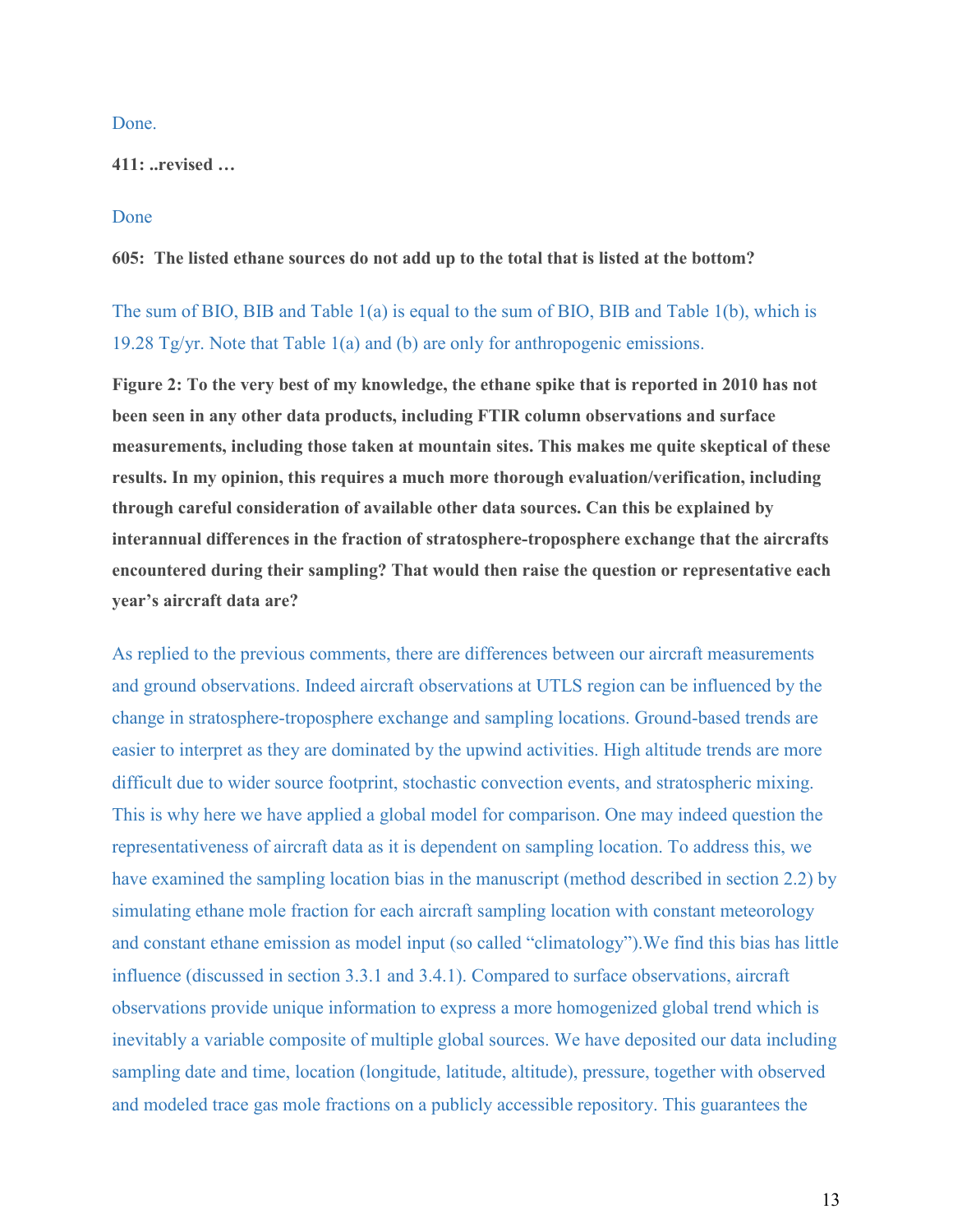reuse of our data in future studies to examine/be aware of the representative of aircraft data. We also add a new section (3.5) to discuss the limitations of our study including the representativeness of aircraft data.

# **Figure 3: The size of the four colored emission regions does not seem to agree with the data in Table 1.**

We realize that this figure can cause confusion, therefore, we moved it to the Supplement and added more explanatory text. The right side of the figure shows the contributions of all sectors for each region, assuming 100% for each region which is why the sizes of them are the same. We were trying to show the relative contributions among sectors for each region. Unfortunately, we cannot derive emissions of each sector for troposphere and stratosphere separately from our model.

**Figure 5: Graph shows time series data, not trend results. The 2011 propane spike is very significant, representing a 50% increase from prior years. This dramatic change is much larger than year-to-year variability seen in other data products. This seems unreasonable and makes me question the quality of the underlying data. This calls for much more documentation on the quality control procedures and a convincing demonstration of the long-term stability of the sampling and analysis program.**

Figure 5 shows stratospheric ethane trends which were derived from observational data by a statistical model "Prophet" in Python (see section 2.3). We have interpreted the spike in 2011 as a plume of oil and gas emission. We also see a peak in 2010-2011 for ROW trend as well (figure added in SI). Because about half of the samples were collected above ROW (SI), the whole NH trend may be largely influenced by ROW. If we exclude the spike from the trend, we see that the change between 2006 and 2016 is small and comparable with other studies. Observing a spike by aircraft does not mean that the aircraft observation is wrong or is incompatible with a global trend since the observed ethane trends match reasonably well with trends from atmospheric chemistry model simulations. As requested, we have documented our measurement procedure further. These have been consistently applied so that we are confident of the quality of our data.

**Fig 6/7: I would like to see information on how the data were treated, averaged, binned, and how uncertainty ranges were determined. These figures are the pivotal example for my**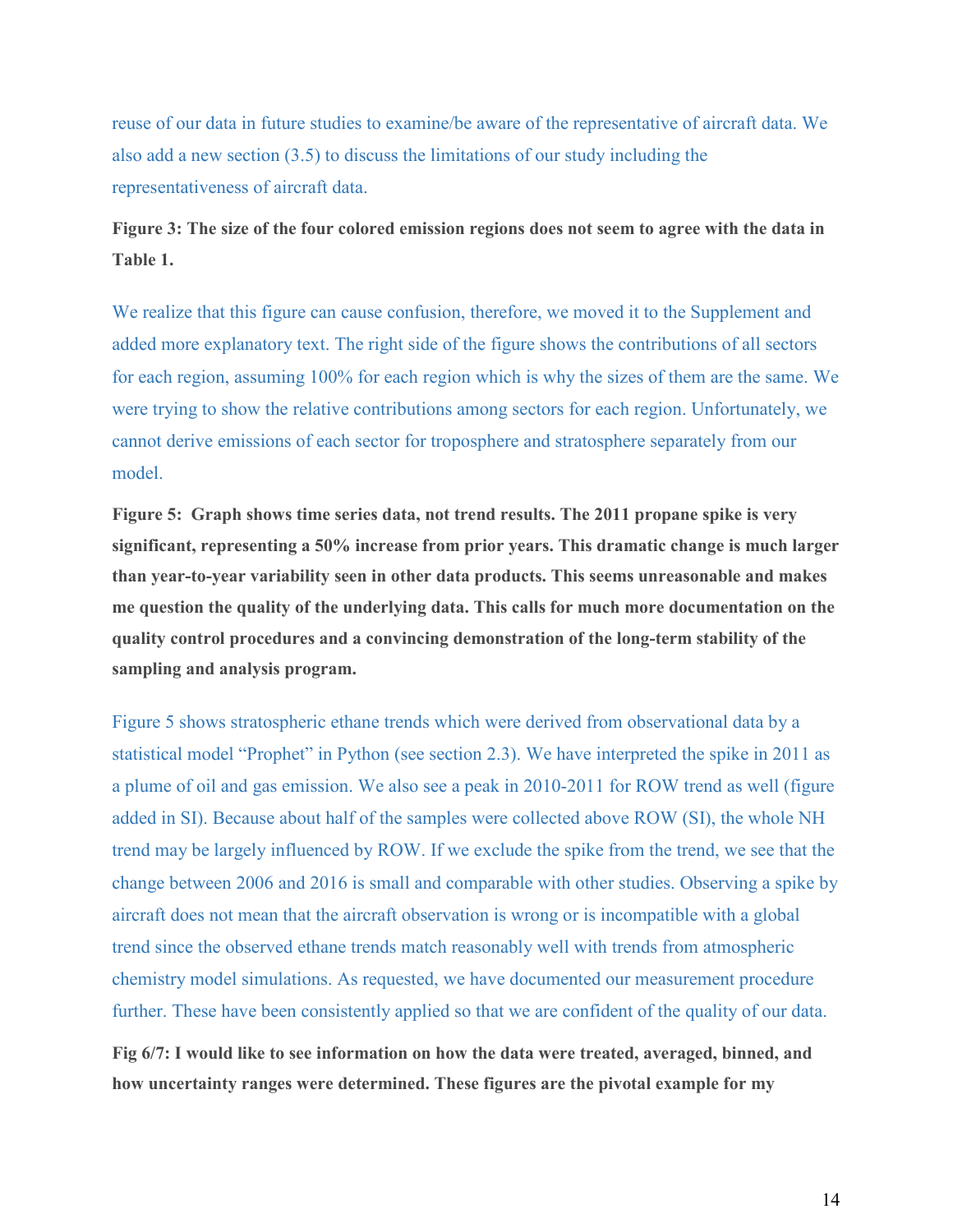**skepticism of the data quality and the knowledge/understanding of the authors of the atmospheric behavior of these NMHC. For the ASI panel, there is a more than 50% drop of ethane in the observations from 2013 to 2015. So, that's a reduction of ethane to less than half in two years. No other data set that is referred to in the above-cited literature shows year-toyear changes of that magnitude. A concentration drop like this is highly unreasonable, most likely impossible. The best explanation that I can think of is that there were sampling or measurement problems that the authors did not become aware of and investigate. Or that there were strong differences in the fraction of stratospheric versus tropospheric air that were sampled each year and that the differentiation wasn't accomplished properly?**

Regarding the drop of stratospheric ethane above ASI shown in Figure 6/7, it should be noted that there is a very large uncertainty associated. Such large uncertainty is seen only for ASI, very likely due to the smaller amount of sampling numbers. As replied to previous comments, whole NH trends can be influenced by the regions with more samples collected (we include this point in the discussion of limitations). Trend variability within only two years may be even more influenced by that. This is also the reason why we only split our data into four regions for the presentation and not into more. Secondly, Asia is a region with strong stratosphere-troposphere exchange, and as well as surface emissions. Thirdly, if we compare the model and observation of stratospheric ethane above ASI, we see a relatively good match before 2011, and for other regions like NAM and EUR, the modeled trends match well with observation thorough the entire time period, this indicates that our measurement is not wrong, so we exclude the possibility of measurement problems. The discrepancy between model and observation for ASI after 2014 may indicate changes in stratosphere-troposphere exchange, or changes in ethane sources or sinks, which are not captured by model or emission inventory.

**Figure 8: Similar reservations as already explained for Figure 6/7: I can not believe how propane would drop in the stratosphere by a factor of more than four from 2006 to 2011. This defies every other data set on atmospheric NMHCs that I have seen in the published literature.**

To our best of knowledge, there is no study reporting stratospheric propane trends which covers the time period as our study, therefore, we kindly ask the reviewer to provide the literature which shows different stratospheric propane trends. As replied to the previous comments, stratospheric trends are not only being influenced by surface emissions, but also atmospheric transport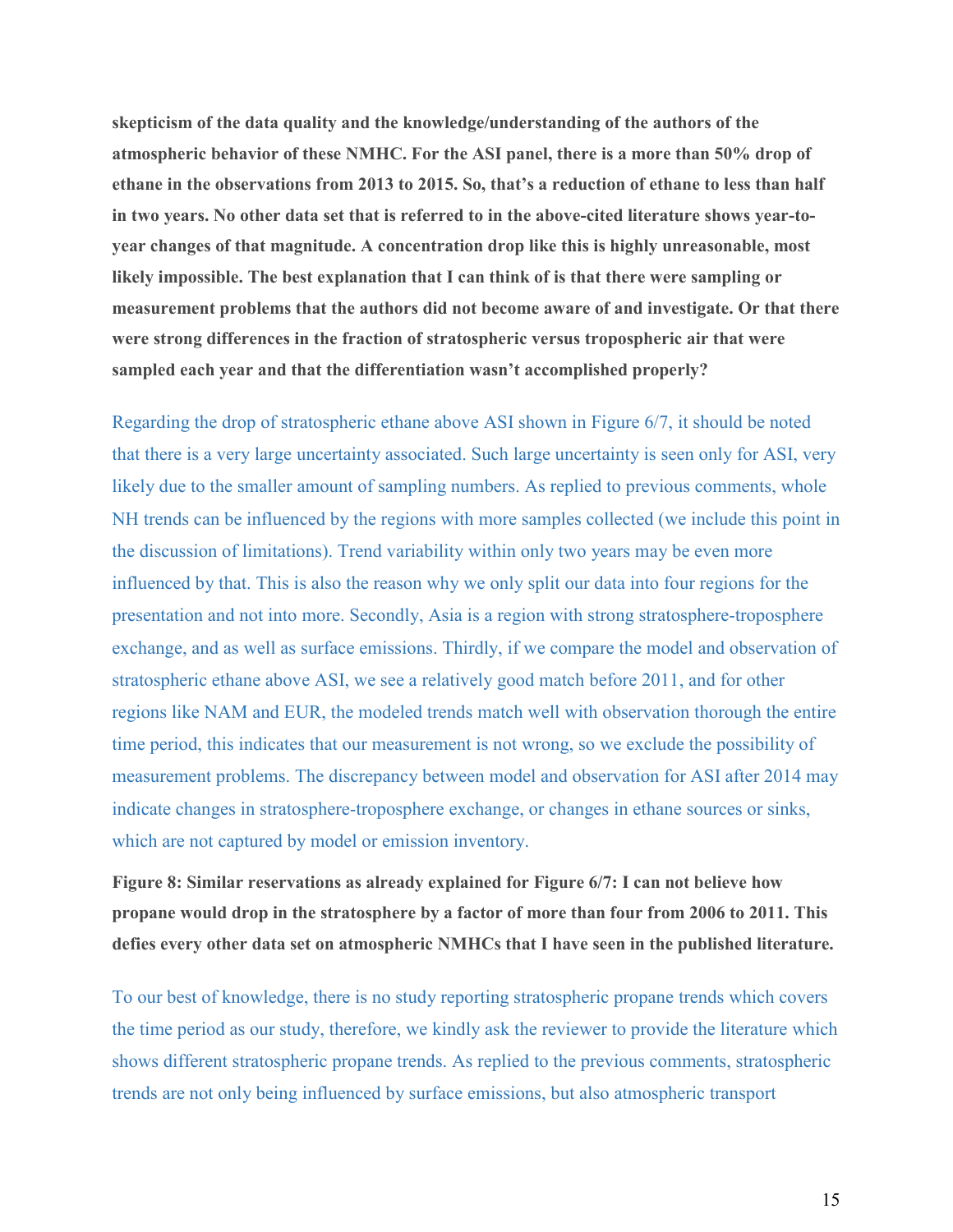(stratosphere-troposphere exchange), and chemical destructions. For example, chlorine radicals are abundant in the stratosphere and are important oxidants for stratospheric propane, ethane and methane, whereas chlorine concentration on the surface is much smaller  $(\sim 100$  times lower than in the stratosphere) (Gromov et al., 2018). We now add this point in the manuscript, and we think comparing surface trends with stratospheric trends needs to be done in a careful manner.

As for the surface propane and ethane, Warneke et al., 2012 summarized a series of studies and showed that surface propane mole fractions have been decreasing at the rate of -4.6%/year in the LA basin (1960-2010), and at -3%/year in London (1998-2008), whereas ethane had even higher decreasing rate over the same time period and locations. Although surface trends of ethane or propane should not be directly compared with stratospheric trends, the fast drop of surface ethane and propane in some regions may play a role in the observed stratospheric trends.

# Reference:

Gromov, S., Brenninkmeijer, C. A. M., and Jöckel, P.: A very limited role of tropospheric chlorine as a sink of the greenhouse gas methane, Atmos. Chem. Phys., 18, 9831–9843, https://doi.org/10.5194/acp-18-9831-2018, 2018.

Warneke, C., de Gouw, J. A., Holloway, J. S., Peischl, J., Ryerson, T. B., Atlas, E., Blake, D., Trainer, M., and Parrish, D. D. (2012), Multiyear trends in volatile organic compounds in Los Angeles, California: Five decades of decreasing emissions, J. Geophys. Res., 117, D00V17, doi:10.1029/2012JD017899.

## **Literature cited**

**Angot, H., C. Davel, C. Wiedinmyer, G. Pétron, J. Chopra, J. Hueber, B. Blanchard, I. Bourgeois, I. Vimont, S. A. Montzka, B. R. Miller, J. W. Elkins, and D. Helmig (2021), Temporary pause in the growth of atmospheric ethane and propane in 2015–2018, Atmos. Chem. Phys. Discus., https://doi.org/10.5194/acp-2021-285.**

**Aydin, M., K. R. Verhulst, E. S. Saltzman, M. O. Battle, S. A. Montzka, D. R. Blake, Q. Tang, and M. J. Prather (2011), Recent decreases in fossil-fuel emissions of ethane and methane derived from firn air, Nature, 476, 198-201, doi:10.1038/nature10352.**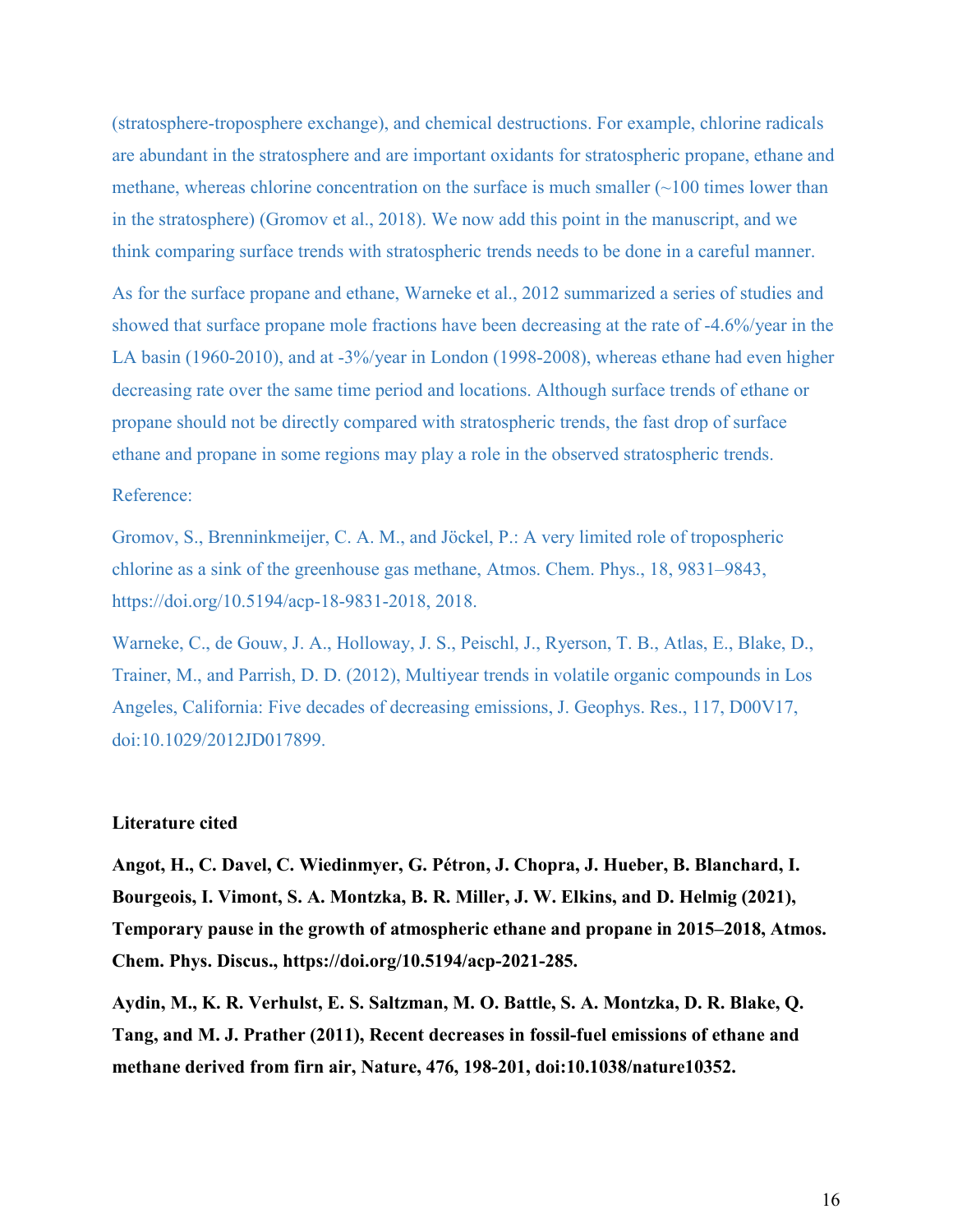**Dalsoren, S. B., G. MYhre, Ø. Hodnebrog, C. L. Myhre, A. Stohl, I. Pisso, S. Schwietzke, L. Hoeglund-Isaksson, D. Helmig, S. Reimann, S. Sauvage, N. Schmidbauer, K. A. Read, L. Carpenter, A. C. Lewis, S. Punjabi, and M. Wallasch (2017), Ethane and propane emissions substantially underestimated in community emission datasets, Nature Geoscience, In press.**

**Dalsoren, S. B., G. Myhre, O. Hodnebrog, C. L. Myhre, A. Stohl, I. Pisso, S. Schwietzke, L. Hoglund-Isaksson, D. Helmig, S. Reimann, S. Sauvage, N. Schmidbauer, K. A. Read, L. J. Carpenter, A. C. Lewis, S. Punjabi, and M. Wallasch (2018), Discrepancy between simulated and observed ethane and propane levels explained by underestimated fossil emissions, Nature Geoscience, 11, 178-186, doi:10.1038/s41561-018-0073-0.**

**Franco, B., W. Bader, G. C. Toon, C. Bray, A. Perrin, E. V. Fischer, K. Sudo, C. D. Boone, B. Bovy, B. Lejeune, C. Servais, and E. Mahieu (2015), Retrieval of ethane from groundbased FTIR solar spectra using improved spectroscopy: Recent burden increase above Jungfraujoch, Journal of Quantitative Spectroscopy & Radiative Transfer, 160, 36-49, doi:10.1016/j.jqsrt.2015.03.017.**

**Franco, B., E. Mahieu, L. K. Emmons, Z. A. Tzompa-Sosa, E. V. Fisher, K. Sudo, B. Bovy, S. Conway, D. Griffin, J. Hannigan, K. Strong, and K. A. Walker (2016), Evaluating ethane and methane emissions associated with the development of oil and natural gas extraction in North America, Environmental Research Letters, 11, 1-11.**

**Hausmann, P., R. Sussmann, and D. Smale (2016), Contribution of oil and natural gas production to renewed increase of atmospheric methane (2007–2014): top-down estimate from ethane and methane column observations, Atmos. Chem. Phys., 16, 3227-3244.**

**Helmig, D., S. Rossabi, J. Hueber, P. Tans, S. Montzka, K. Masarie, K. Thoning, C. Plass-Duelmer, A. Claude, L. Carpenter, A. C. Lewis, S. Punjabi, S. Reimann, M. Vollmer, R. Steinbrecher, J. Hannigan, L. Emmons, E. Mahieu, B. Franco, D. Smale, and A. Pozzer (2016), Reversal of global atmospheric ethane and propane trends largely due to US Oil and natural gas production, Nature Geoscience, 9, 490–495, doi:doi:10.1038/ngeo2721.**

**Monks, S., C. Wilson, L. Emmons, D. Helmig, J. Hannigan, D. Blake, and N. Blake (2018), Using an inverse model to reconcile differences in simulated and observed global ethane**